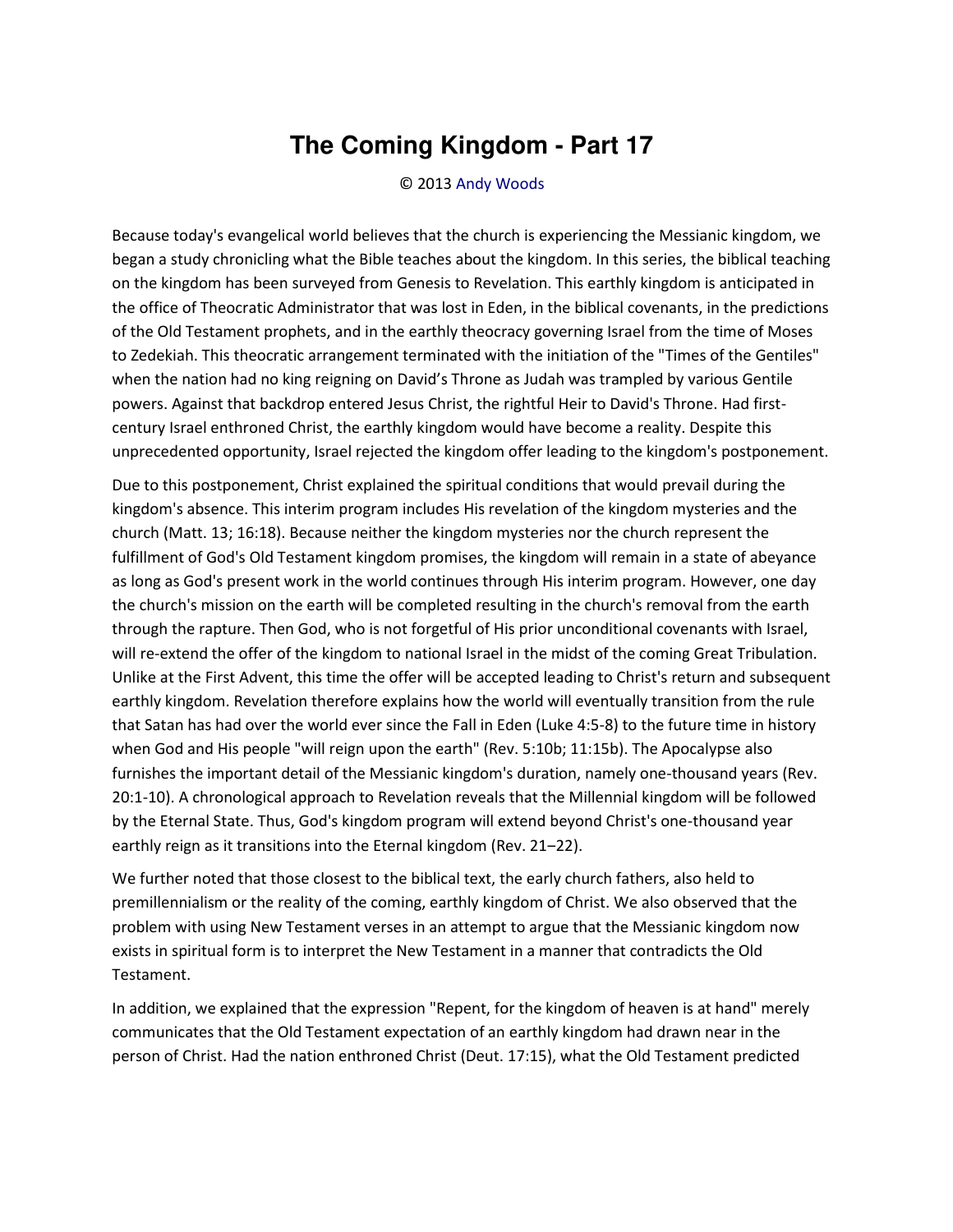concerning an earthly kingdom would have become a reality not only for Israel but also for the entire world. As long as Christ was present amongst first-century Israel offering them the kingdom, it was in an imminent state of nearness. This reality is an entirely different matter from saying that the kingdom was present or had arrived.

## **THE "LORD'S PRAYER" AND THE KINGDOM**

Many evangelicals believe that Christ inaugurated the kingdom in spiritual form during His First Advent.<sup>1</sup> One way of showing the implausibility of this proposition is by exploring the true meaning of the so called "Lord's Prayer" found in Matthew 6:9-13. These verses say:

Our Father who is in heaven, Hallowed be Your name. Your kingdom come. Your will be done, On earth as it is in heaven. Give us this day our daily bread. And forgive us our debts, as we also have forgiven our debtors. And do not lead us into temptation, but deliver us from evil (NASB).

"The Lord's Prayer" is probably the wrong designation for these verses. Ironside explains, "Jesus Himself could not pray for it, for it includes a request for forgiveness of sins, and He was ever the Sinless One."<sup>2</sup> This prayer is more appropriately entitled "the Disciples' Prayer" since Christ was here teaching His disciples how to pray. The area of Scripture more appropriately entitled the "Lord's Prayer" is found in Christ's own high priestly prayer of John 17. The "Disciples' Prayer" is often misconstrued and misunderstood in modern evangelicalism. Many seek to organize it according to the pneumonic device "A-C-T-S." "A" stands for "adoration" as in adoration of God. "C" stands for "confession" as in personal confession of sins. "T" stands for "thanksgiving" as in thanking God for His work and provision in our lives. "S" stands for "supplication" as in asking God to supply our needs.

In actuality, this prayer is all about the kingdom.<sup>3</sup> Toussaint explains, "The sample prayer, it can be concluded, is given in the context of the coming kingdom. The first three requests are petitions for the coming of the kingdom. The last three are for the needs of the disciples in the interim preceding the establishment of the kingdom."<sup>4</sup> If Matthew 6:9-13 is in actuality a model prayer for the disciples consisting of three requests for the kingdom to come and three additional requests for their temporal needs to be met prior to the kingdom's establishment, then it becomes obvious that the Lord did not establish the kingdom at His First Advent. Otherwise, the "Disciples' Prayer" becomes nonsensical. After all, why pray for the coming of the kingdom and make additional requests until its establishment if the kingdom were already a present reality?

 $\overline{a}$ 

<sup>1</sup> Kenneth L. Gentry, *He Shall Have Dominion* (Tyler: TX: ICE, 1997), 223-26.

<sup>2</sup> Henry Allen Ironside, *Expository Notes on the Gospel of Mattthew* (New York: Loizeaux, 1948), 63.

<sup>3</sup> Stanley D. Toussaint, *Behold the King: A Study of Matthew* (Grand Rapids, Kregel, 2005), 107-112. 4 Ibid., 112.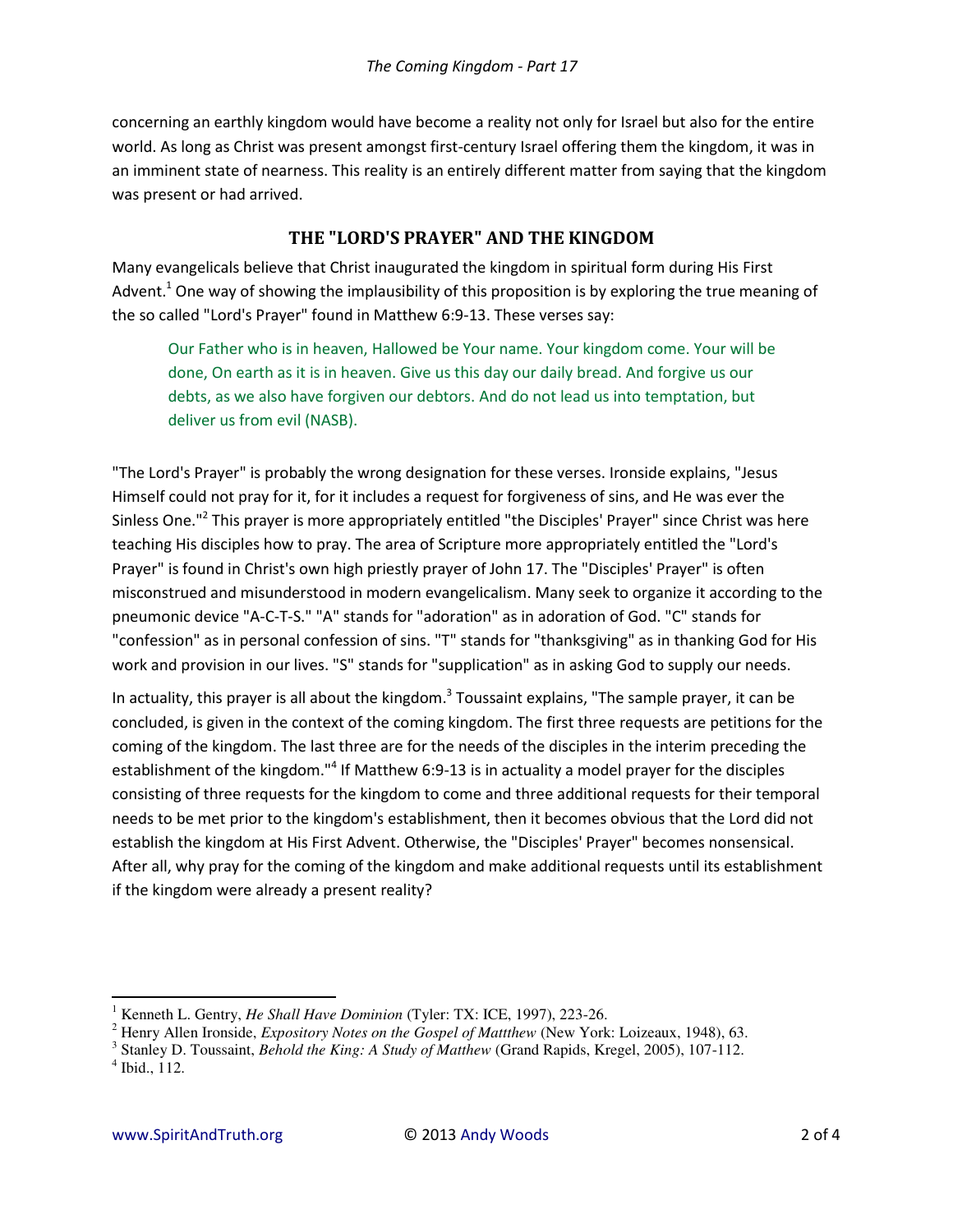## **THREE REQUESTS PETITIONING THE COMING OF THE KINGDOM**

Matthew 6:9-10 can best be understood as three requests that petition the Father to bring to earth the long-awaited kingdom. *First*, Matthew 6:9b says, "Hallowed be Your name." "To hallow" means to honor, respect, revere, or treat as holy or sacred. The Greek word *onoma* translated "name" refers to a specific person or an individual. Thus, Christ is here teaching His disciples to pray for the coming of the time in history when God's name will be universally revered and respected by humanity. The Old Testament, from which Matthew's Gospel draws so heavily , explains that God's name will be honored in the coming kingdom. Isaiah 29:23 says, "But when he sees his children, the work of My hands, in his midst, They will sanctify *My name*; Indeed, they will sanctify the Holy One of Jacob And will stand in awe of the God of Israel" (italics added). According to Ezekiel 36:23, "'I will vindicate the holiness of *My great name* which has been profaned among the nations, which you have profaned in their midst. Then the nations will know that I am the LORD,' declares the Lord GOD, 'when I prove Myself holy among you in their sight'" (italics added). By instructing His disciples to pray for a coming age in which the Father's name would be revered, He was instructing them to pray for the kingdom to come.

**Second**, Matthew 6:10a says, "Your kingdom come." The fact that the word "kingdom" in this expression "Your kingdom come" is given no detailed explanation must mean that Christ is drawing upon information already revealed about the kingdom in the Old Testament. Thus, He is teaching His disciples to pray for the arrival of what the Old Testament reveals concerning the kingdom.<sup>5</sup> As explained throughout this series, the Old Testament consistently depicts the kingdom in earthly, terrestrial terms. Toussaint criticizes "...those who with Platonic concepts subjectively spiritualize the future aspect of the kingdom of God in Christ's teaching."<sup>6</sup> The kingdom here is obviously a future reality since Christ is instructing His disciples to pray for its arrival. It is absurd for someone to ask for something that he already possesses. Glasscock explains why the kingdom in the Christ's day remained a future reality:

It should be remembered that Jesus was teaching His disciples how to pray, and the petitioning for God to bring about His kingdom certainly indicates that the world in which we live is not yet under His rule. Jesus introduced the kingdom at His appearing (cf. Matthew 4:17) but was rejected by His own people who chose to have Caesar as their king (John 19:15). He was not declaring that the kingdom would come in the hearts of His servants but that it would exercise dominion over the whole earth (*ge*). Thus, even though He was the Messiah and brought the promise of the kingdom to the nation, the kingdom is still expressed in eschatological terms, "let it come," because it is not yet realized in human history since the Messiah was rejected and killed.<sup>7</sup>

 $\overline{a}$ 

<sup>5</sup> George N. H. Peters, *The Theocratic Kingdom*, (New York: Funk & Wagnalls, 1884; reprint, Grand Rapids: Kregel, 1952), 1:195.

<sup>6</sup> Toussaint, 108.

<sup>7</sup> Ed Glasscock, *Matthew*, Moody Gospel Commentary (Chicago: Moody, 1997), 147.